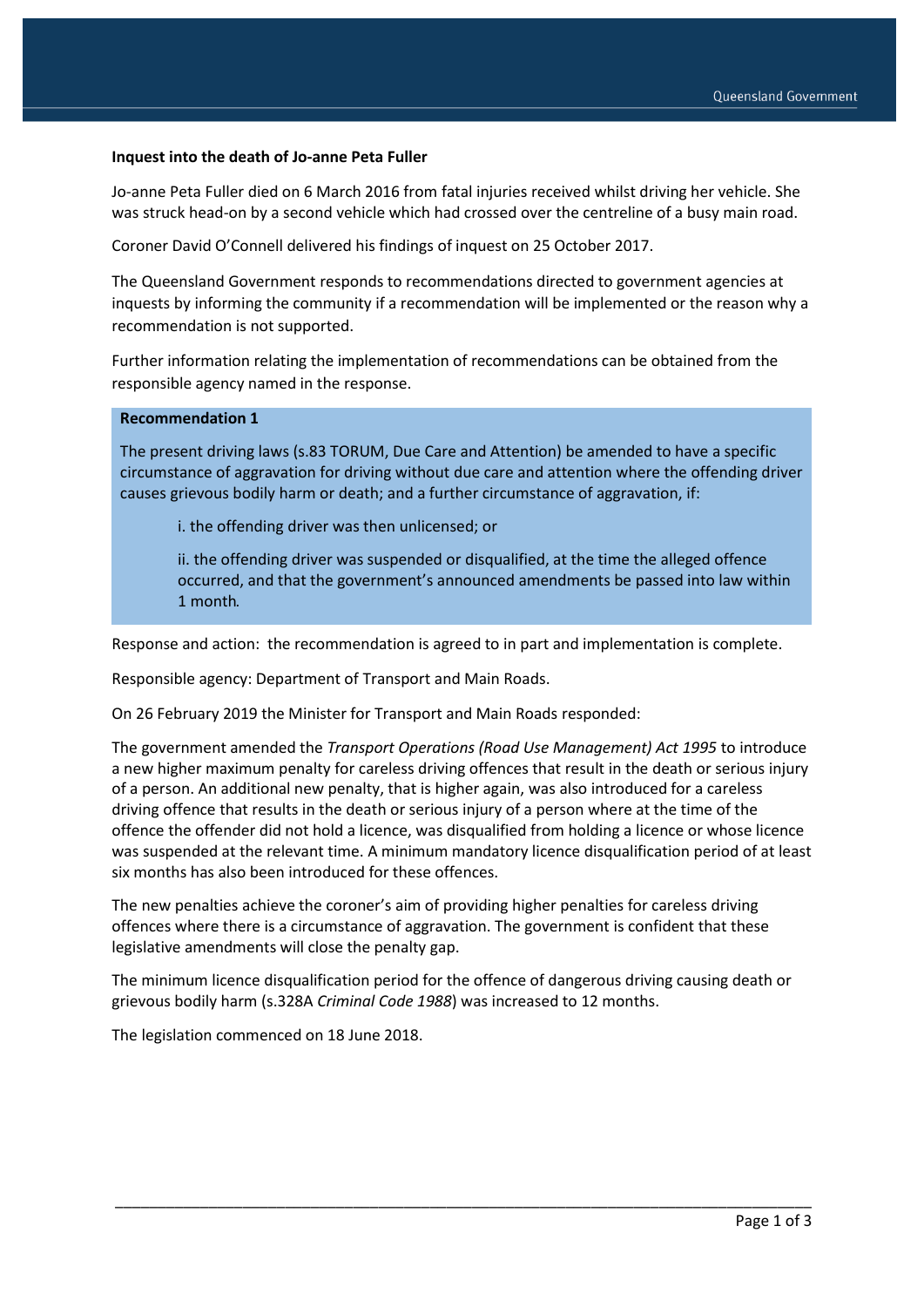## **Recommendation 2**

That the issue of a new mid-range driving offence be referred to the Attorney-General to consider changing the law to introduce a new mid-range driving offence of Reckless Driving between the existing Criminal Code s.328A Dangerous Driving offence, and the TORUM s.83 Driving without Due Care and Attention offence, and for that review to within two months determine whether it is appropriate:

(a) to include a circumstance(s) of aggravation for offending drivers:

(i) who cause death or grievous bodily harm, and

 (ii) where they were driving whilst unlicensed or their license was suspended, or

(iii)where they were driving whilst their license was disqualified; and

(b) that the recommended new mid-range offence be legislated in the Criminal Code.

Response and action: the recommendation was not implemented.

Responsible agency: Department of Justice and Attorney-General.

On 11 September 2018 the Attorney-General and Minister for Justice and Leader of the House responded:

The government notes the coroner's view that a legislative gap exists between the Queensland Criminal Code offence of Dangerous operation of a vehicle causing death and the *Transport Operations (Road Use Management) Act 1995* (TORUM) charge of Careless driving.

The coroner suggests that this legislative gap can be bridged by the creation of an offence midway between the Criminal Code and section 83 of the TORUM offence, of reckless driving.

The government does not agree that there is a legislative gap in coverage of culpable driving and considers that the range of culpable driving conduct is covered by the existing criminal offences.

Criminal negligence when driving, where death results, is already covered by the current criminal law. The crime of manslaughter carries life imprisonment. Criminal responsibility for manslaughter in cases of dangerous driving is under section 289 of the Criminal Code which imposes a duty of care on persons in charge of dangerous things.

Section 328A (Dangerous operation of a vehicle) of the Criminal Code carries a maximum penalty of three years imprisonment and applies to a person who operates a vehicle dangerously in any place. The offence carries a number of circumstances of aggravation attracting higher maximum penalties. Dangerous operation of a vehicle causing death or grievous bodily harm carries 10 years imprisonment, increasing to 14 years if the offender was intoxicated or excessively speeding.

Section 328A provides that a person operates a vehicle dangerously if they operate the vehicle at a speed or in a way that is dangerous to the public, having regard to all of the circumstances. The test to apply is an objective test and does not require proof of criminal negligence. Therefore, it is an easier offence to successfully prosecute than vehicular manslaughter.

If a driver adopts a manner of driving which is dangerous to other road users having regard to all the circumstances, it does not matter whether they are deliberately reckless, careless, momentarily inattentive or even doing their incompetent best; they will fall within the ambit of section 328A. However, under section 328A for the driving to be dangerous, there must be some feature which subjects the public to some risk over and above that ordinarily associated with the driving of a motor vehicle, including driving by a person who may, on occasions, drive with less than due care and attention.

\_\_\_\_\_\_\_\_\_\_\_\_\_\_\_\_\_\_\_\_\_\_\_\_\_\_\_\_\_\_\_\_\_\_\_\_\_\_\_\_\_\_\_\_\_\_\_\_\_\_\_\_\_\_\_\_\_\_\_\_\_\_\_\_\_\_\_\_\_\_\_\_\_\_\_\_\_\_\_\_\_\_